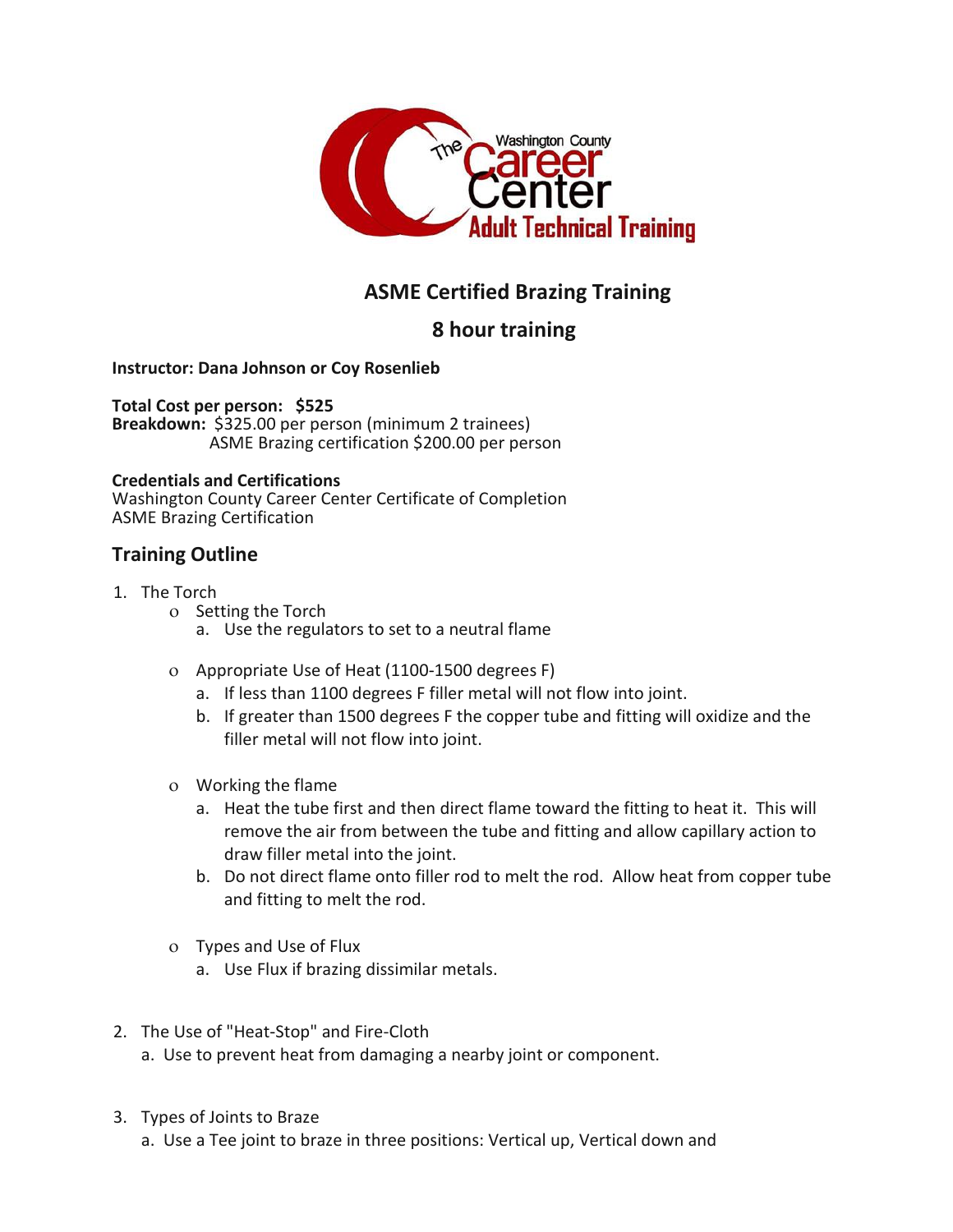Horizontal.

- 4. Comparison: Good and Bad Joints
	- a. View pictures of good and bad joints.
	- b. Discuss the defects in the bad joints and how to prevent these from occurring.
- 5. What's expected of a properly brazed joint
	- a. Joint completely filled with brazing material.
	- b. No excessive filler metal on the outside of the joint.
	- c. Tubing and fitting not damaged due to the use of excessive heat.
- 6. Demonstrate how joints are cut and graded
	- a. Joints are cut apart with a cutoff disk to expose the inside of the joint.
	- b. Joints are inspected to look for gaps in the filler metal and that filler metal extends the full length of the joint.

c. Any defects found are noted and discussion held on what caused the defect and how to prevent.

7. Practice proper brazing techniques

a. Trainees are observed while brazing joints to ensure they are working the flame properly to heat the joint and allowing for the metal to melt the filler rod.

b. Each joint is cut and inspected for defects.

c. Trainees will continue to practice making joints until they can successfully make repeated good joints.

d. Once Instructor approves, a certification Tee will be brazed to be sent to the AWS Certified Welding Inspector for certification.

8. ASME Brazing Certification: Pass/Fail

1. As per Section IX of the ASME Boiler and Pressure Vessel Code, Part QB, requirements for Brazing.

a. The total area of defects (unbrazed areas, flux inclusions, etc.) shall not exceed 25% of the total area of any individual faying surface.

b. The sum of the lengths of the defects measured on any one line in the direction of the lap shall not exceed 25% of the lap.

c . No defect shall extend continuously from one edge of the joint to the other edge, irrespective of the direction of the defect.

- 9. Provide review for those who did not pass
	- a. The certification sample is returned from the CWI with and defects marked.
	- b. Defects are discussed with the trainee to determine the cause of the defect